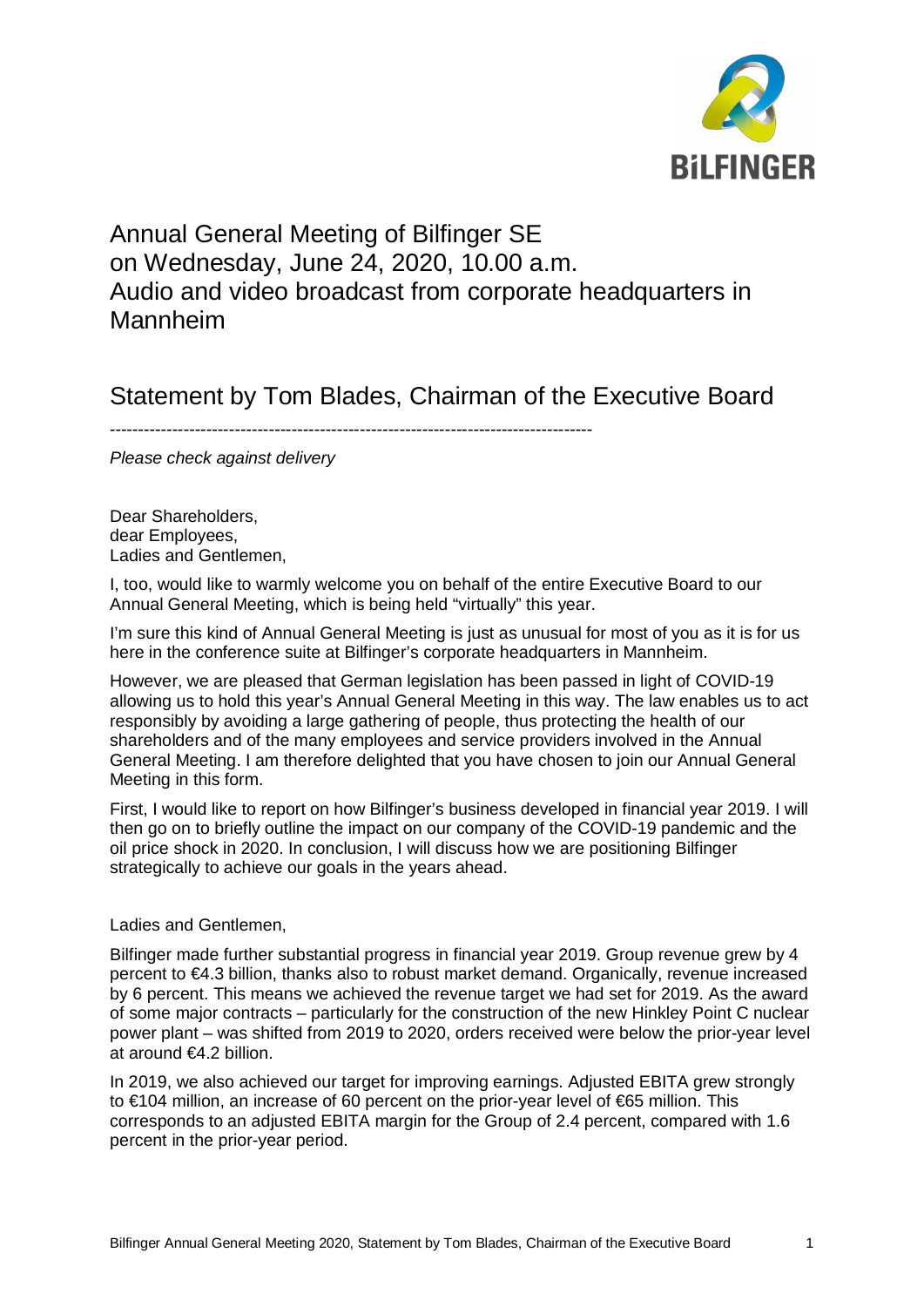

Ladies and Gentlemen,

A key factor in our improved earnings in 2019 was the reduction in our selling and administrative expenses. As part of the strategic repositioning of Bilfinger in 2017, we adopted targeted efficiency measures in order to reduce our operating costs. We have made great progress in harmonizing our IT landscape, especially in the areas of accounting and HR. We have standardized structures and eliminated duplicate functions. Moreover, our compliance costs have declined substantially following the successful conclusion of the Deferred Prosecution Agreement with the US Department of Justice. As a result of these measures, Bilfinger is today in a far stronger position to handle crisis situations than it was just a few years ago. We will resolutely continue these efforts. In 2019, our adjusted selling and administrative expenses amounted to 8 percent of our revenue, meaning that we achieved the target ratio for 2019. In the medium term, we are aiming to further reduce this ratio to below 7 percent.

We also intend to substantially increase the gross earnings margin of our operating business in the future. After an almost unchanged value of 9.5 percent in 2019, we are seeking a clear improvement to more than 12 percent in the years ahead – in a normalized economic environment.

Net profit improved significantly in 2019 to €24 million. For the first time since 2016, we achieved positive net profit again. Adjusted net profit increased to €49 million.

We were also able to improve liquidity in 2019. This means we have achieved an important objective of our second strategy phase – the build-up phase. Operating cash flow has grown significantly to  $\epsilon$ 110 million. Free cash flow improved to  $\epsilon$ 57 million.

Ladies and Gentlemen,

Let me now take a quick look at the development of our three segments.

E&M Europe (Engineering & Maintenance) delivered sound revenue and earnings performance in financial year 2019. Orders received decreased organically by 5 percent to  $\epsilon$ 2.7 billion from a comparatively high prior-year level. Revenue came to  $\epsilon$ 2.7 billion, representing organic growth of 2 percent. Adjusted EBITA stood at €101 million with a virtually stable margin of 3.7 percent.

E&M International posted especially positive revenue and earnings performance. This was notably the case in the North America region, where a number of major projects were in the completion phase. Orders received increased to around €850 million. Adjusted EBITA also rose considerably to €42 million with a respectable margin of 4.6 percent.

Technologies likewise grew revenue, delivering around €540 million. Orders received declined to about €460 million, due in part to the shift in the award of major projects such as Hinkley Point and BP Pipe Racks to 2020. Moreover, this segment includes entities whose performance was worse than expected. Here, the solid completion of existing projects was expressly given priority over the acquisition of new orders.

With an adjusted EBITA of minus €28 million. Technologies was unable to meet the expectations of a substantial improvement on the prior year. We have initiated measures in this segment that were already beginning to show a structural impact in the fourth quarter of 2019, when adjusted EBITA was slightly above break-even. In 2019, we already established provisions for additional restructuring measures in the current financial year.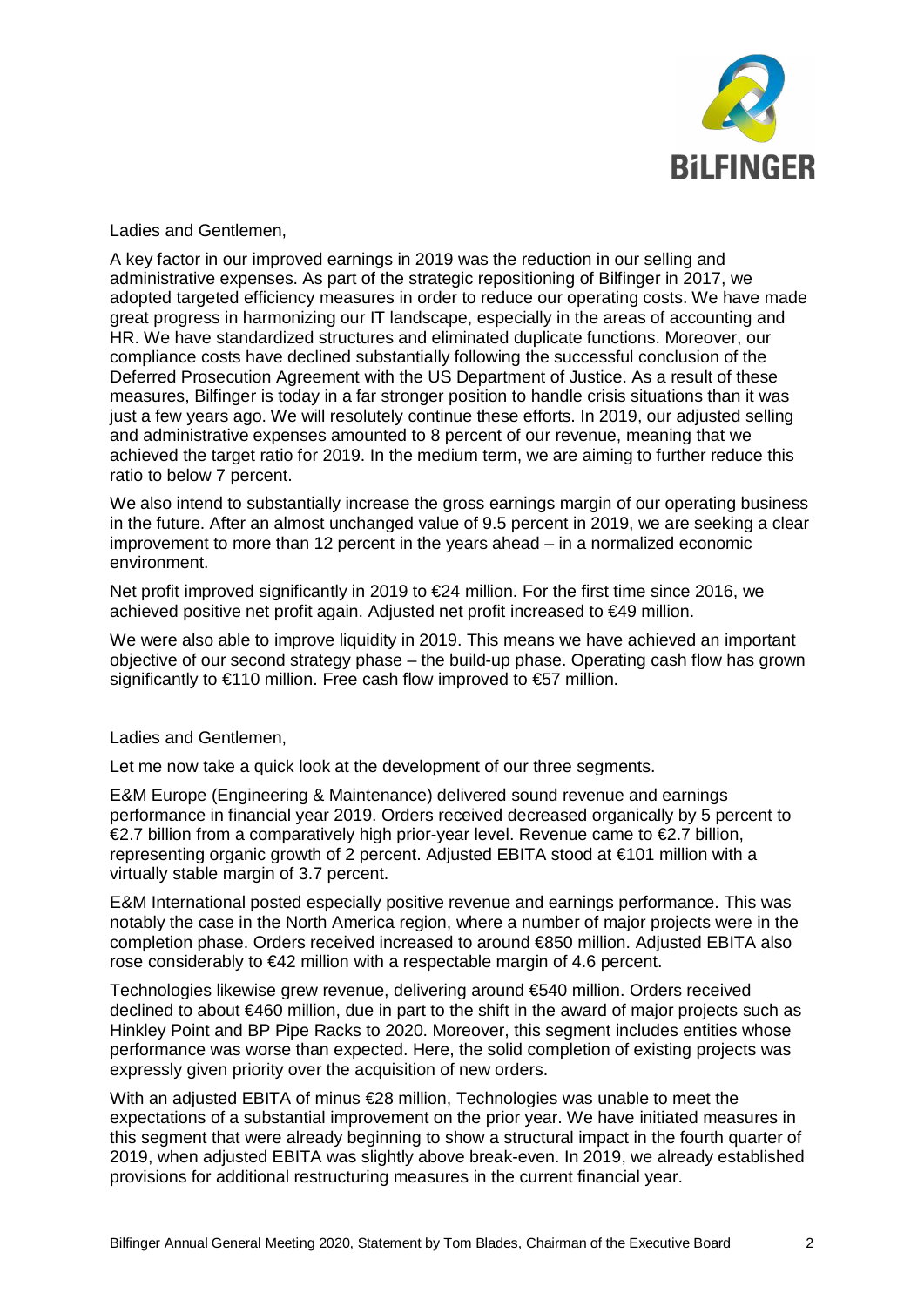

In this connection, it is important to me to highlight another great success of the past financial year: the ongoing improvement in occupational safety. High occupational safety standards are an increasingly significant factor in the award of contracts. While our performance had already been very good in previous years, we managed to achieve a further dramatic reduction in the number of work-related accidents in 2019.

This is a fantastic success. In the industries in which we operate, we rank among the service providers with the best occupational safety standards. Time and again, we receive awards from our customers because accidents are comparatively rare in our operations.

Just as in matters of health and occupational safety, we also make no compromises when it comes to our integrity. Thanks to the great efforts we have made in the past years, our compliance system is exemplary. Today, we are reaping the rewards of the substantial investments we have made in our compliance structures. This, too, helps us to secure contracts and retain the loyalty of existing customers.

Let me summarize briefly. Despite strong headwinds, we have attained the targets we set for 2019:

- organic revenue growth in the mid-single-digit percentage range  $\rightarrow$  Target attained
- a substantial increase in adjusted EBITA to more than €100 million  $\rightarrow$  Target attained
- free cash flow at least at break-even
- $\rightarrow$  Here too: target attained

However, these achievements are just milestones. We started financial year 2020 with great ambitions.

Ladies and Gentlemen,

We have all been impacted by what happened in the first months of 2020. Following a positive start to the year, Bilfinger, like others, was confronted with the effects of the COVID-19 pandemic. Since March, the resulting upheaval and restrictions have been compounded by the sharp drop in the oil price.

This has led to a substantial decrease in revenues in some of our entities, especially in our maintenance business for offshore oil and gas operations in the North Sea. Also impacted were our activities in countries that imposed lockdowns, such as Austria, France, Belgium and Poland.

In the first quarter, orders received increased organically by 11 percent to more than  $\epsilon$ 1 billion.

We achieved this increase despite having to lower our expectations for existing framework agreements in the oil and gas business, necessitating a downward correction to the order backlog.

Group revenues declined to €915 million in the first quarter of 2020, due to poor performance in several entities in March. Our North Sea offshore activities out of Aberdeen and Stavanger were especially affected.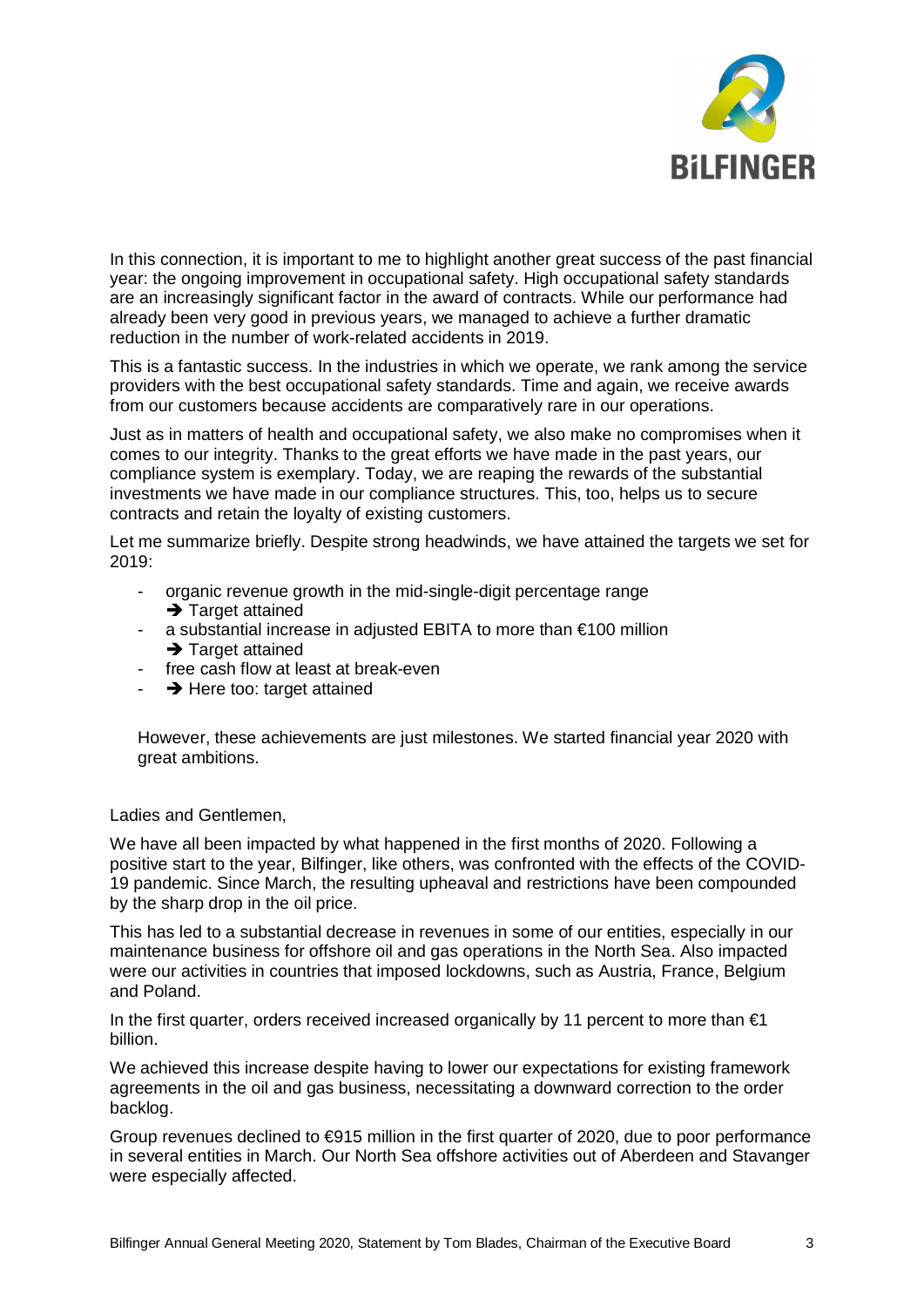

The underutilization of capacities depressed the gross margin to 7.4 percent. Selling and administrative expenses were reduced further, demonstrating once again the positive impact of our ongoing efficiency program. However, the adjusted ratio of selling and administrative expenses increased to 9.2 percent on account of the reduced revenues.

In the first quarter of 2020, the Group's adjusted EBITA decreased to minus €11 million. This operating loss meant that the Group posted a net loss of €24 million. It should, however, be pointed out that the positive prior-year figure was supported by several one-time effects. Free cash flow improved slightly to minus €93 million.

## Ladies and Gentlemen,

When the coronavirus pandemic started, we began developing various scenarios ranging from worst case to best case. It was on this basis that our measures were decided and implemented.

Today, just a few days before the end of the second quarter, we can say that our expectations of business development this year, as communicated in May, have so far been correct. In the second quarter, we have been strongly impacted by the effects of the COVID-19 pandemic – compounded by the oil price drop. After business ground to a halt in many areas in April, it seemed that the downward trend had bottomed out in May – at least in our core market of Europe.

It now remains to be seen how the situation will develop in June and, above all, in the months ahead. We continue to anticipate a gradual recovery in the second half of the year. Yet revenues are likely to be lower than in the prior year, especially in our oil and gas industry activities. In addition, orders worth some €50 million that had already been placed, especially for turnaround projects, have now been postponed to next year. This should provide one of the cornerstones for substantial revenue growth in 2021.

The performance of the Bilfinger share reflects the development I have just described.

We started 2019 with a share price of €25.50. In February, it reacted very positively to our Capital Markets Day. Throughout the course of the year, the price showed relatively high volatility. By year-end, confidence on the capital market that Bilfinger would attain its goals for the year had firmed. Against this backdrop, our share price rose substantially, notably in the last quarter of 2019.

It closed the year on a high of more than €34.

In the first months of 2020, the COVID-19 pandemic coupled with the oil price shock had a severe impact on our share price. As you can see, Bilfinger was no more able to avoid the general decline in share prices than any of its internationally listed competitors.

Nevertheless, we succeeded in winning a number of major contracts in 2019 and in the first months of the new financial year. These include in particular several orders from EDF (Électricité de France) for the construction of the new Hinkley Point C nuclear power plant in the United Kingdom. After winning the first order in 2017, the collaboration has been continually expanded. Today, we are among the few selected Tier 1 suppliers for this project.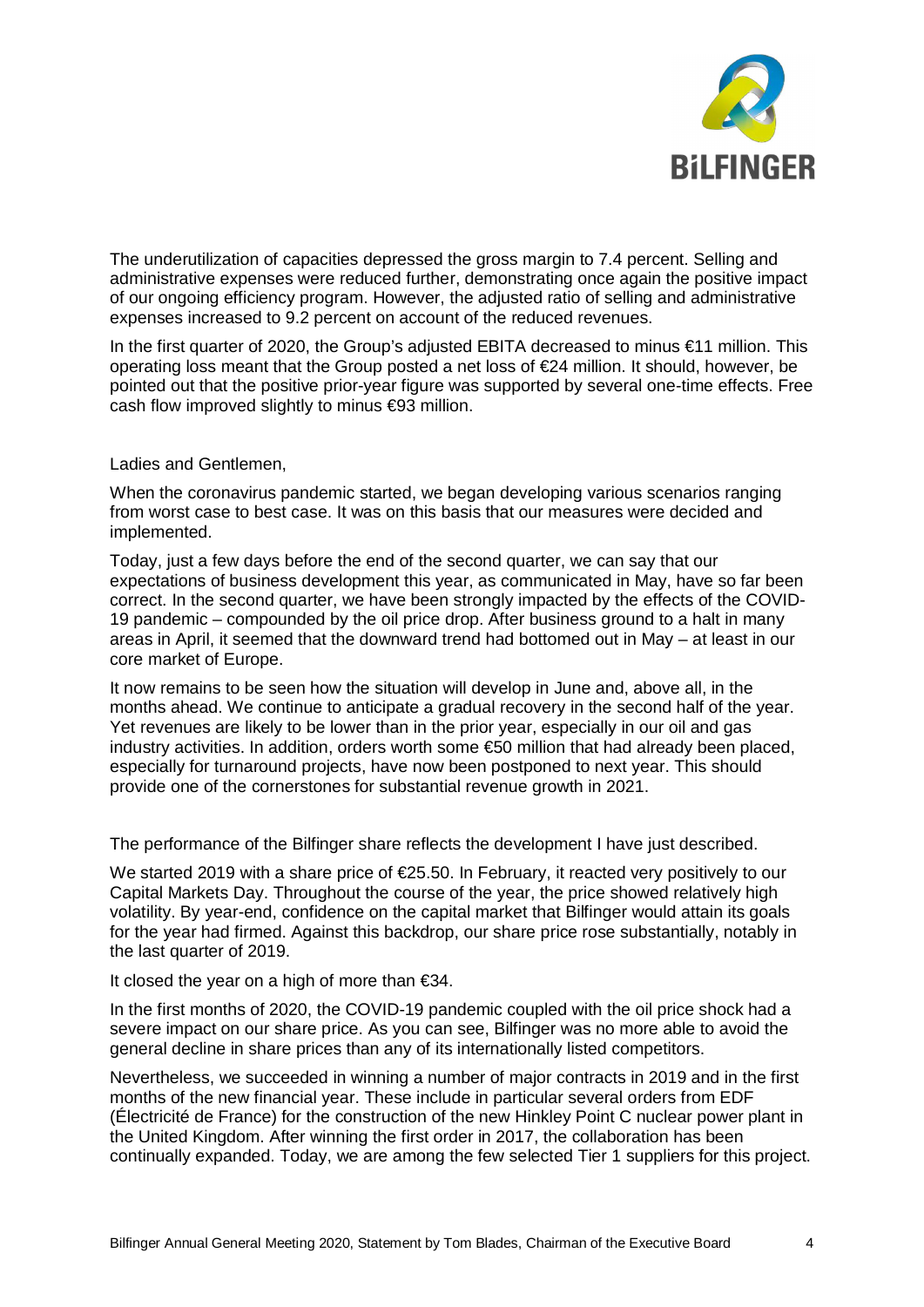

We are not only very proud of this position but anticipate it leading to further major orders going forward. Tier 1 suppliers are at the very top of the supplier pyramid, working with other Tier 1 suppliers to strategically steer the project and enjoying a particularly high level of trust from the customer. It is therefore highly likely that Bilfinger will be among the preferred suppliers for future EDF projects.

This is shown very impressively by the example of Hinkley Point C. The first order for planning work was worth €20 million. Another, for the construction of piping systems, was already worth €70 million. Two further orders for the nuclear steam supply system amounted to €265 million. The total value of our orders for Hinkley Point C now stands at more than €0.5 billion.

We will lay a total of 340 kilometers of pipes, with 800 employees working some 400,000 hours.

## Ladies and Gentlemen,

Given the current environment, what measures are necessary in order to stabilize our company?

The first thing to note is that we have successfully worked in the past years to make our organization more efficient and more agile. That is why we are in a far better position today to master the challenges we are now facing. Bilfinger is more cost-efficient and leaner than ever before – and is thus able to act faster.

We initially responded to the strong decline in business activity and the resulting underutilization of capacities in the affected areas by reducing the number of temporary agency workers deployed.

In addition, we made use of state aid such as subsidies for furloughed employees where this was necessary. However, in those areas where the outlook is subdued in the longer term, we will be making more lasting reductions in our cost base. While this will result in higher special charges, it will also pave the way for a normalization of the situation going forward.

Under the current circumstances, there will be a special focus on planning and steering our liquidity. At the end of March, the Bilfinger Group had cash and cash equivalents totaling around €400 million. This amount has actually grown in recent weeks. The company also has a credit line of €300 million that can be utilized at any time.

## Ladies and Gentlemen,

As I have already said, Bilfinger is today in a far better position than before. We have become more resilient and have the ability to recover faster from a crisis than we could in the past. The following current developments have contributed to this position:

- · The contracts with our customers are not at risk; all contractually agreed activities will be implemented.
- · Our order book situation has improved further as a result of major projects such as Hinkley Point and BP Pipe Racks.
- · Today, we are achieving higher margins on our major orders than we did in the past.
- · Our selling and administrative expenses have decreased at a faster pace than we initially planned.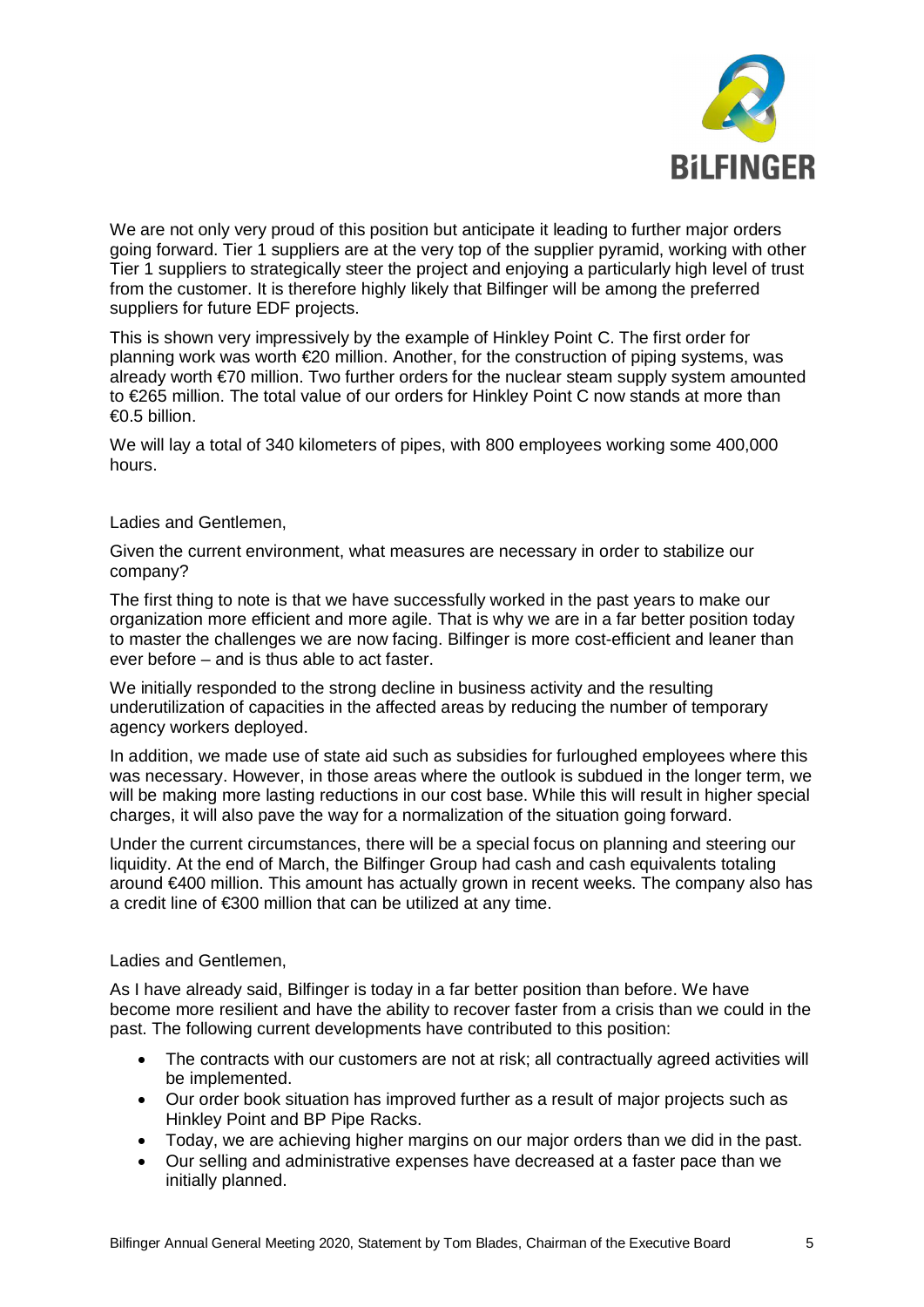

- For the years ahead, we have identified market potential especially in the energy sector – to fill the gaps left by declines in the oil and gas business.
- · And lastly, we have sufficient liquidity more than at the same time last year.

Nevertheless, given the current situation, we continue to face major uncertainties. We expect a significant decrease in revenues this year. This means in part substantially lower cash inflows and the underutilization of our capacities yet with ongoing running costs. That is why we acted early in implementing specific measures to safeguard our liquidity position as far as possible.

And, of course, we asked what each of us at Bilfinger could do individually to help stabilize the company in this difficult phase.

- · My colleagues on the Executive Board and I have decided to forego 20 percent of our base remuneration for the second quarter.
- · The members of the Supervisory Board have also agreed to a corresponding substantial reduction in their remuneration.
- · At the same time, we have asked the top two management levels worldwide to forego ten percent of their base salary in the second quarter. In this, we have experienced a wave of solidarity. Within a very short space of time, the colleagues we spoke to have agreed to voluntarily forego a part of their salary. Additionally, many other employees have indicated their willingness to accept a voluntary reduction in their salaries, without being asked to do so. We on the Executive Board have been greatly impressed by this stance and are very proud of the Bilfinger team spirit it demonstrates.
- · We have also encouraged employees to voluntarily take their vacation entitlement and reduce their overtime accounts. Here, too, there has been a very considerable willingness to contribute to reducing costs in these difficult times.

Ladies and Gentlemen,

It is the duty of the Executive Board and the Supervisory Board to take all appropriate measures to safeguard the continued existence of our company and ensure its long-term success. This is why, in light of the uncertainties I have described, we ask you today as per item 2 of the agenda for your approval to limit the dividend for financial year 2019 to the statutory minimum of 12 cents per share.

Proposing this reduction compared with our original dividend proposal has not been an easy decision to make. However, in the current overall situation, we believe it is imperative for us all to exercise our joint responsibility toward Bilfinger. It is important to note that the money will remain within the company.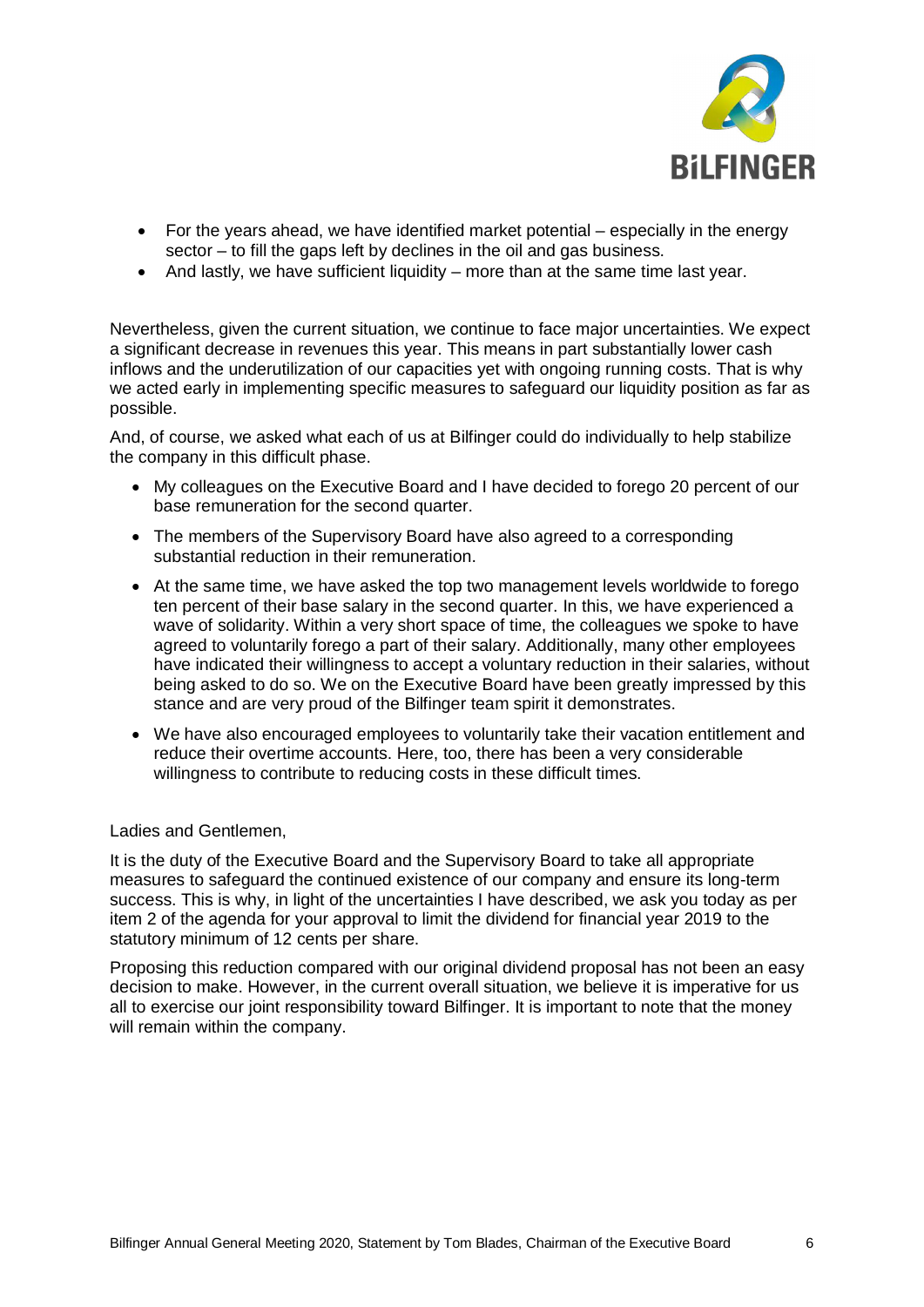

Ladies and Gentlemen,

Let me now briefly say a few words about the other items on today's agenda.

Item 9 of the agenda proposes an amendment to Paragraph 19 of our Articles of Incorporation. The intention of this amendment is to enable you, our shareholders, to participate more easily in the Annual General Meeting in the future and to provide you with more flexible options for exercising your voting rights. Looking ahead, this means it would in principle be possible to participate in annual general meetings online and to vote by post. I would like to stress emphatically that this amendment to the Articles of Incorporation does not seek to replace face-to-face shareholder meetings. It is rather intended to offer you the option of participating in our Annual General Meeting either in person or via the Internet, as is already the case at many other companies. You will find details in the invitation to this Annual General Meeting.

Turning now to item 8 of the agenda. The Supervisory Board and Executive Board ask for your approval of a settlement agreement with former members of the Executive Board. Details of this matter are likewise contained in the invitation to today's Annual General Meeting. And Dr. Cordes has just explained the situation as well. I can add that the Executive Board has identified no breach of duty by the Supervisory Board in this regard, meaning that the settlement also brings this investigation to a close. The Executive Board is firmly convinced that, after consideration of all relevant facts, the proposed settlement is good for Bilfinger. We would therefore ask for your approval.

Ladies and Gentlemen,

I would now like to turn my attention back to our operating business and our expectations for the further course of financial year 2020.

We have carefully reviewed the current situation and analyzed a number of different scenarios. Based on this assessment, we have made the following assumptions for the rest of the year:

- · We expect the greatest impact of the crisis to come in the second quarter, followed by a gradual recovery in the second half of the year.
- · Drawing on the assumptions I just mentioned, our current revenue planning does not envision any further projects – other than major plant inspections – being shifted to 2021.
- · Our adjusted EBITA planning is based on the assumption that government wage subsidies will continue to be paid for as long as the COVID-19 restrictions impact business in our main European markets.
- · And lastly, our current planning for 2020 does not anticipate any significant recovery in the oil price.

Given these premises, we expect revenues for financial year 2020 to decrease by around 20 percent from the prior-year level of €4.3 billion. We also anticipate a substantial decline in adjusted EBITA from €104 million in 2019. However, we are assuming that we will deliver a positive adjusted operating profit in 2020.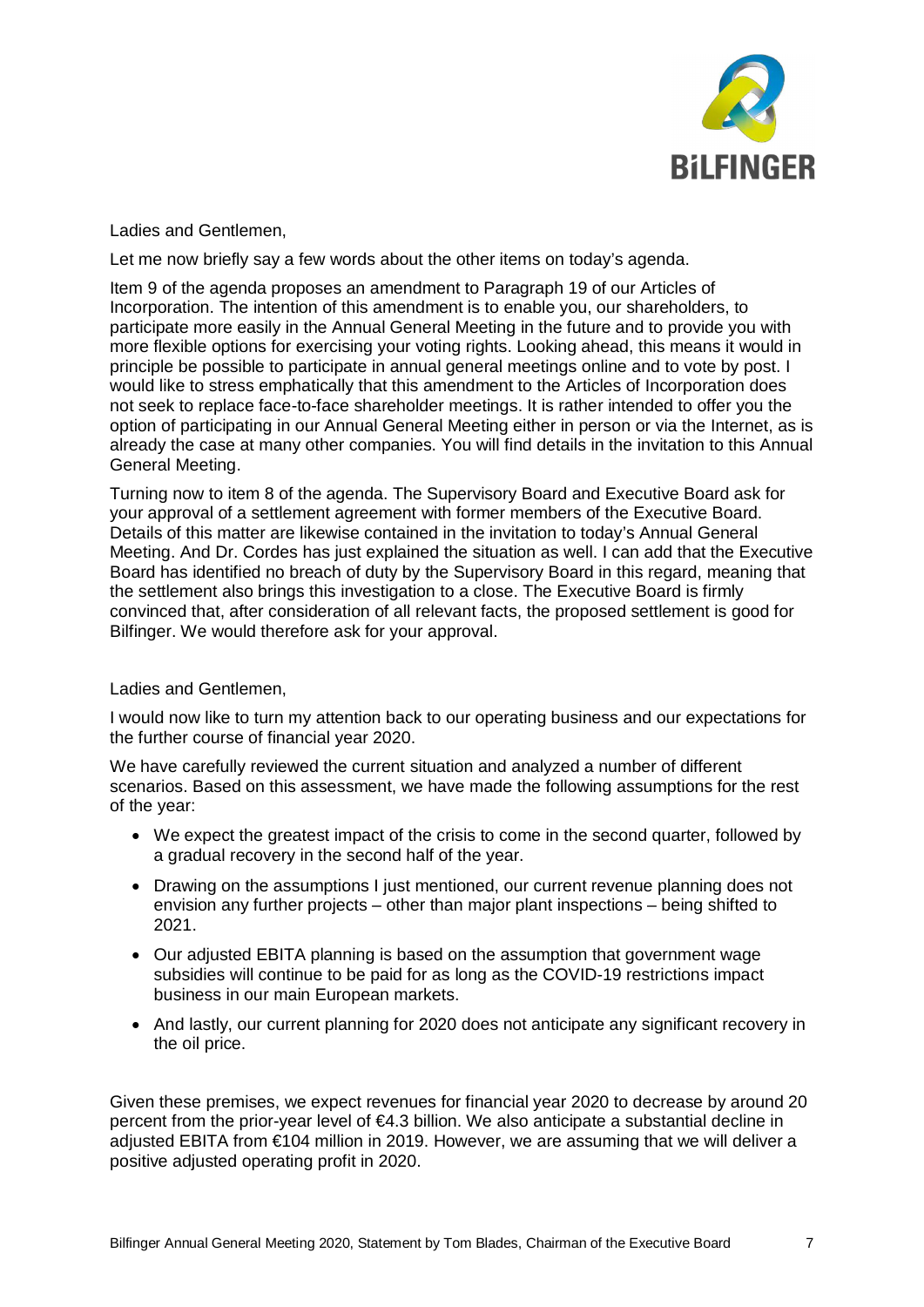

We expect a substantial decline in revenues for E&M Europe and E&M International. Despite that, both segments are likely to make a positive contribution to earnings this year.

There will probably be a slighter decrease in revenues at Technologies. This segment reported a loss in 2019 due to legacy projects and a company undergoing transformation. We nevertheless expect Technologies to substantially improve earnings in 2020.

This means that, while we are anticipating a net loss for the Group, we continue to expect positive reported free cash flow in 2020. This is the result of the many measures we have taken in previous years, which are now paying off.

## Ladies and Gentlemen,

Our company, like every other, is subject to external influences. The COVID-19 pandemic and the oil price trend currently show just how serious such influences can be.

Having said that, there are also significant global trends from which we may be able to profit going forward. They are the main reason for our optimistic outlook that Bilfinger will develop successfully in the medium term once conditions have normalized again. Our company is ideally positioned to benefit from some of the major global trends:

- · Worldwide efforts to limit climate change will have the greatest significance in the long term. They are coupled with a rapidly growing awareness for sustainable management. We are currently seeing this very strongly among our customers. It applies in particular to hydrogen technology, which the German government is currently funding with  $\epsilon$ 9 billion. Bilfinger is very confident that the company will play an influential role in this growth technology in the years ahead.
- Add to this that the industrial plants operated by our customers in our markets are getting older and older. Having been active in the industrial services market for decades, Bilfinger has unique expertise in analyzing the condition of plants, enhancing their efficiency and safeguarding their availability. Modernizing and extending the life of industrial plants make up our core business.
- At the same time, our customers in the process industry have started digitalizing their production processes and plants. Bilfinger invested in digitalization at an early stage and has built up high-performance teams and services in this field. In this way, we have carved out a promising position as a digitalization partner to the process industry.
- · We are a service provider to our customers. The expertise and experience of our engineers, sales professionals and technical specialists form the backbone of our business. That means we view the widely deplored lack of skilled labor as more of an opportunity than a threat. Our company invests in its people and is one of the most attractive employers in its sector. This allows us to support our customers with what has become an increasingly scarce resource: highly qualified and motivated employees. So also in the future, we will continue to profit from the trend toward industrial outsourcing.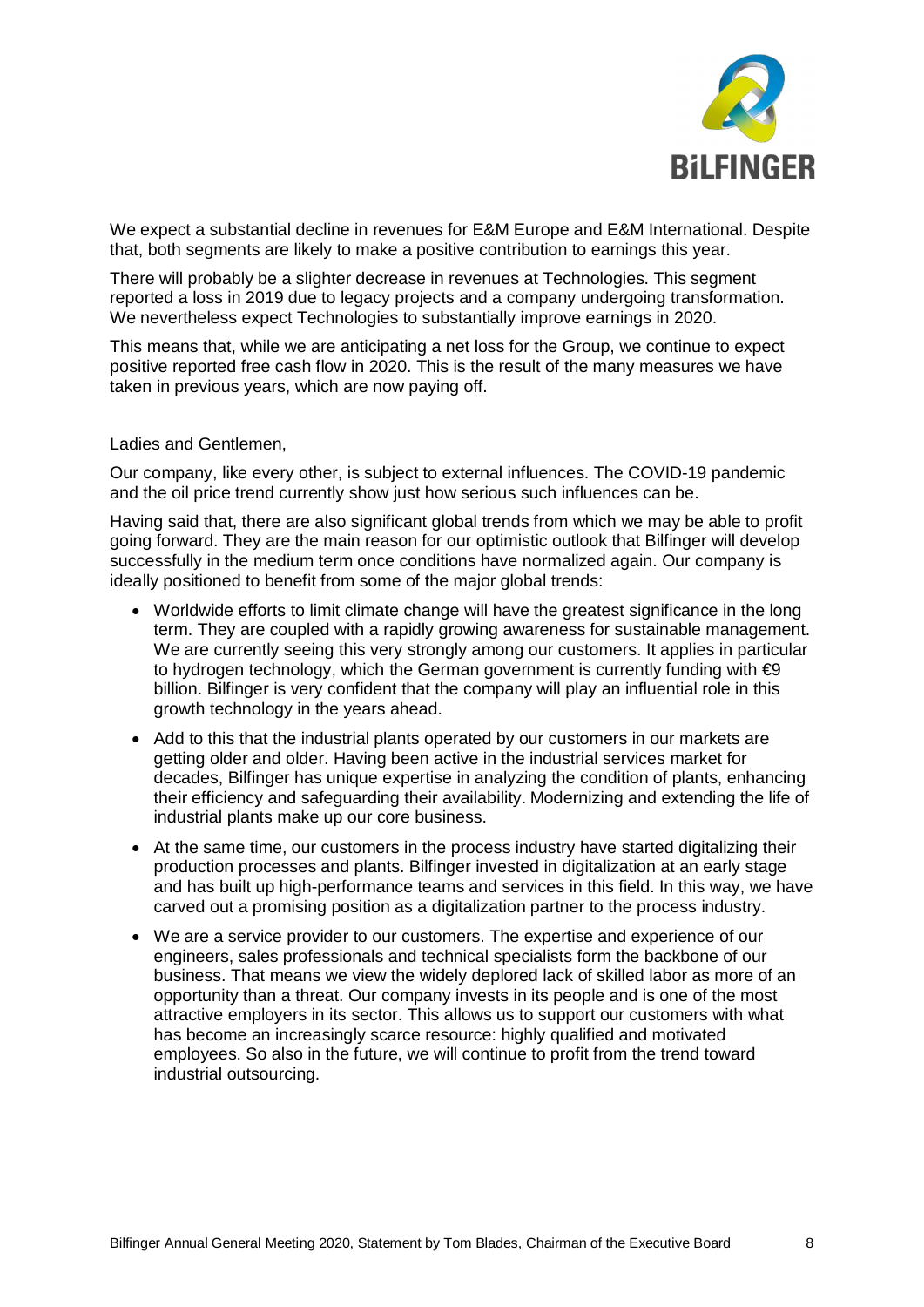

We remain committed to our 2-4-6 formula: two service lines, four business units and six industries.

This structure – especially the division into two service lines – has proven successful:

- · The Engineering & Maintenance service line encompasses the construction, maintenance, modification and operation of industrial plants. The combination of engineering and maintenance services has proven to be the right approach since there is growing demand from the process industry for this kind of combined services. At the same time, it allows us to deliver higher margins.
- · The Technologies service line offers components for industrial plants. For example, we manufacture bioreactors, marine catalytic converters and plant components for the nuclear industry. The factors contributing to the success of Technologies are entirely different to those for Engineering & Maintenance. And yet both service lines address the same or very similar target groups.

In order to create even better conditions for profitable growth in the future, we gave the operating business at Engineering & Maintenance in Europe a more efficient setup at the start of this year. The existing three-level structure was replaced by an organization comprising just two levels and six regions, now reporting directly to the COO.

Our new management structure strengthens our operating units and enhances their business independence. A more decentralized organization and shorter decision lines allow the units to sharpen their competitive edge and so assume greater responsibility for the profitability of their business.

Ladies and Gentlemen,

COVID-19 and the recent drop in the oil price will undoubtedly impact our timeline for achieving individual milestones. But our managers have been quick to take the right steps. We are very proud of this achievement.

Christina Johansson and Duncan Hall, my colleagues on the Executive Board, and I are convinced that Bilfinger is well positioned to deliver on its targets for 2024.

We are very clear about our priorities for the short and medium term:

- We must adapt to the effects of the COVID-19 pandemic which will certainly be with us for some time longer – though hopefully with declining severity.
- · We will protect our business and prepare for the oil price remaining low in the medium term.
- And we will continue to keep an eye out for growth opportunities based on the global trends I described earlier. Our specialist expertise puts us in a good position for future success.